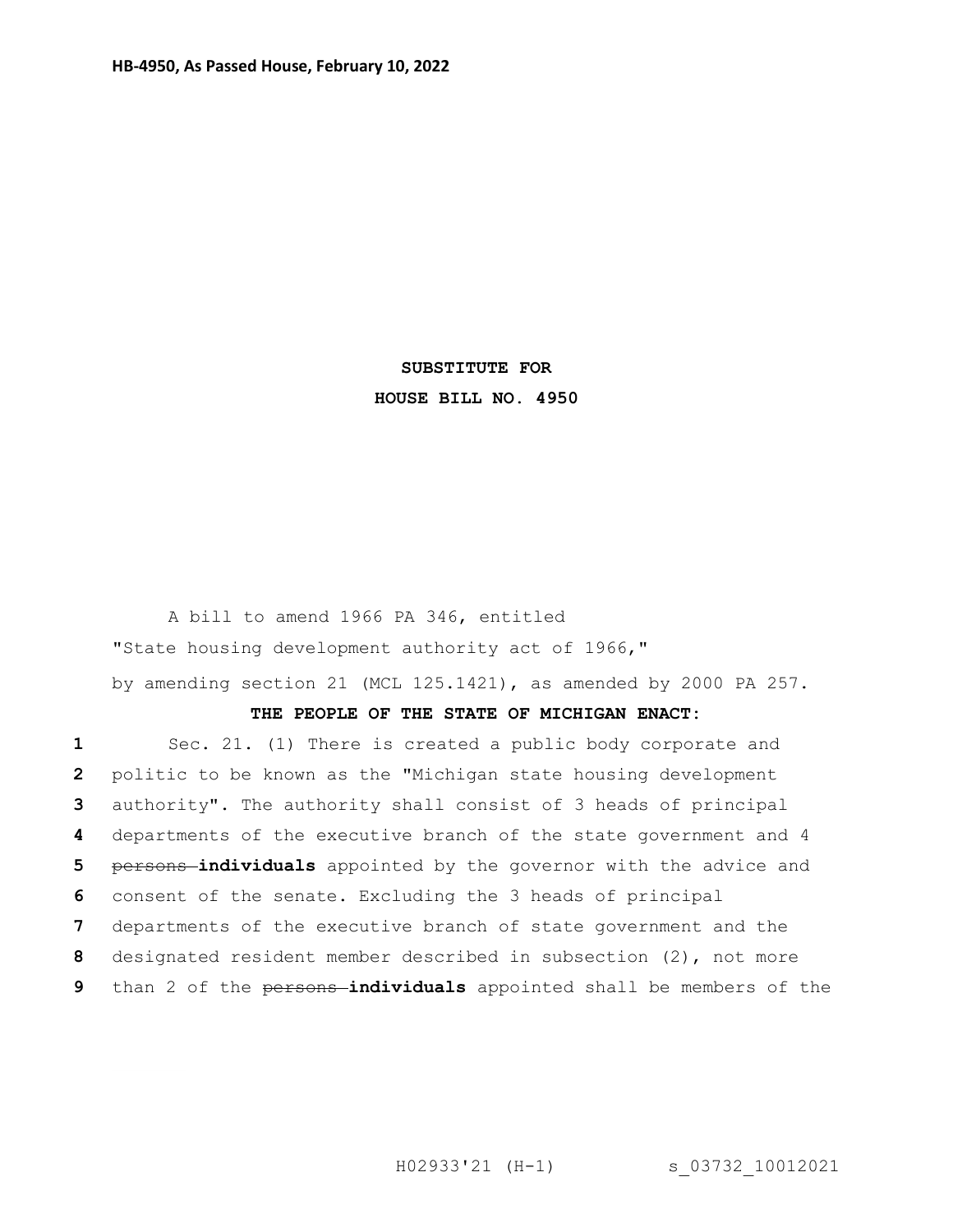same political party. Upon completion of each term, a person **an individual** shall be appointed for a term of 4 years, except that a vacancy shall **must** be filled for the unexpired term. A member of the authority shall not receive compensation for services but is entitled to the necessary expenses, including traveling expenses, incurred in the discharge of the member's duties. Each member shall hold office until a successor has been appointed and has qualified. A certificate of appointment or reappointment of a member shall **must** be filed with the authority and this certificate shall be **is**  conclusive evidence of the proper appointment of that member.

 (2) If federal law requires designation of a resident member 12 on the authority, the number of gubernatorially appointed members, in addition to the 3 heads of principal departments, increases from 4 to 5. One of the 5 gubernatorially appointed members shall be the designated resident member. The resident member shall meet both of 16 the following requirements:

 (a) The person **individual** is an individual **that is** directly assisted by a federal housing program administered through the authority. As used in this subdivision, "directly assisted" means residing in federally-supported public housing or receiving section 8 tenant-based assistance. Directly assisted does not include a state-financed housing assistance program, section 8 project-based assistance, or section 8 new construction assistance.

 (b) The person **individual** is an eligible resident. As used in this subdivision, "eligible resident" means a person **an individual**  whose name appears on the lease of the assisted housing **and** who is 18 years of age or older.

 (3) A person **An individual** who no longer meets either requirement of subsection (2)(a) or (b) is removed from the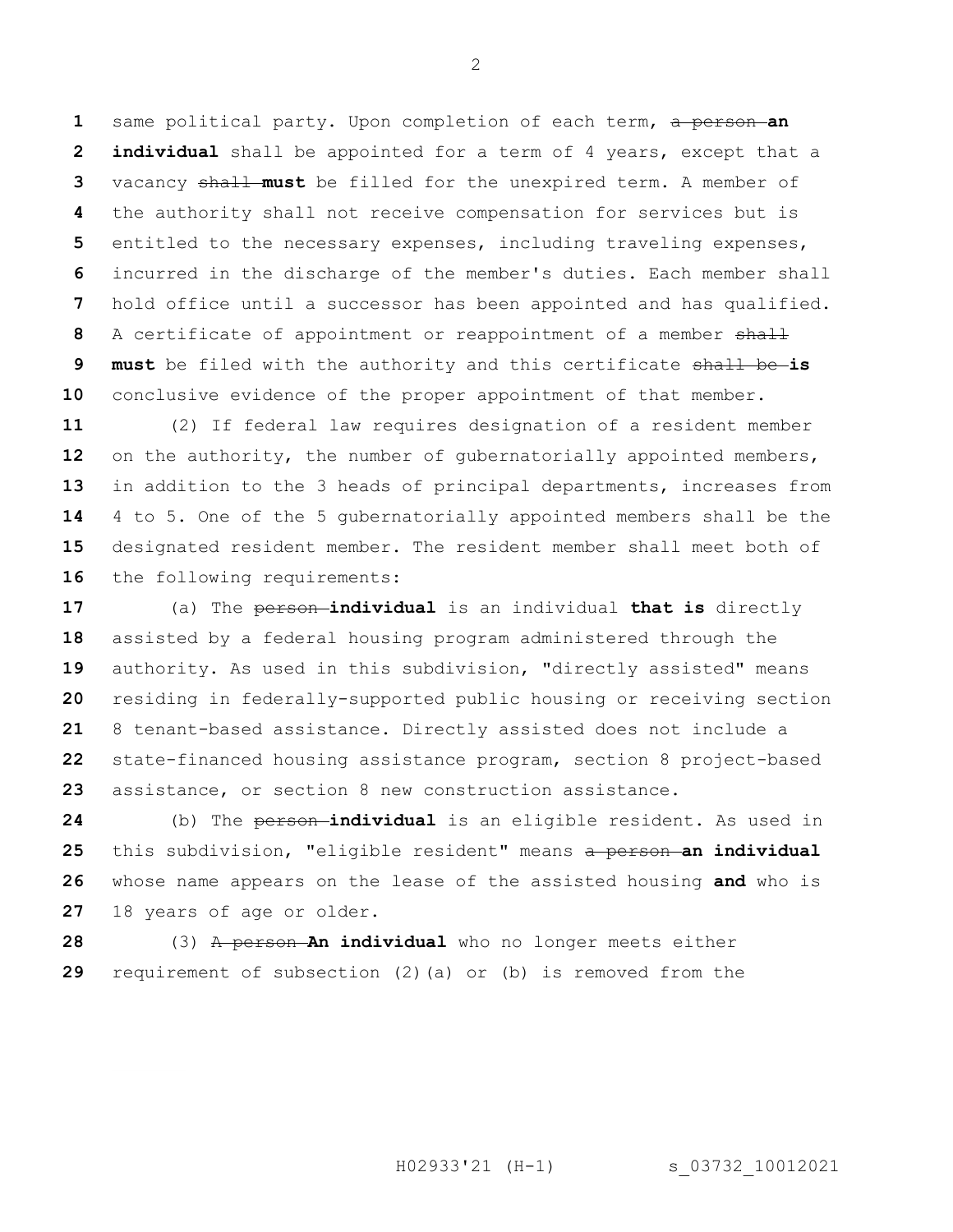authority for cause upon the appointment of another person as **individual to** the resident member position.

 (4) The powers of the authority shall be **are** vested in the members in office. A majority of the members of the authority constitutes a quorum for the purpose of conducting the authority's business, for exercising the authority's powers, and for other purposes, notwithstanding the existence of any vacancies. Action may be taken by the authority upon a vote of a majority of the members present, unless the bylaws of the authority require a 10 larger number. <del>, except that to the extent required by federal law,</del> the resident member shall only take part in, vote on, and exercise the powers of the authority concerning decisions related to the administration, operation, and management of federal public housing programs and section 8 tenant-based assistance programs. The resident member shall not take part in, vote on, or exercise the powers of the authority in a matter that uniquely applies to the resident member and is not generally applicable to all residents. In the absence of fraud, a determination of the authority with respect to findings of fact made by the authority acting within the scope of its powers is conclusive, except with respect to the approval of the municipal finance commission or its successor agency as required by law.

 (5) Meetings of the members of the authority may be held anywhere in this state. The business that the authority may perform shall must be conducted at a public meeting of the authority held in compliance with the open meetings act, 1976 PA 267, MCL 15.261 to 15.275**, including any meeting that may be held electronically under section 3a of the open meetings act, 1976 PA 267, MCL 15.263a**. Public notice of the time, date, and place of the meeting

H02933'21 (H-1) s 03732 10012021